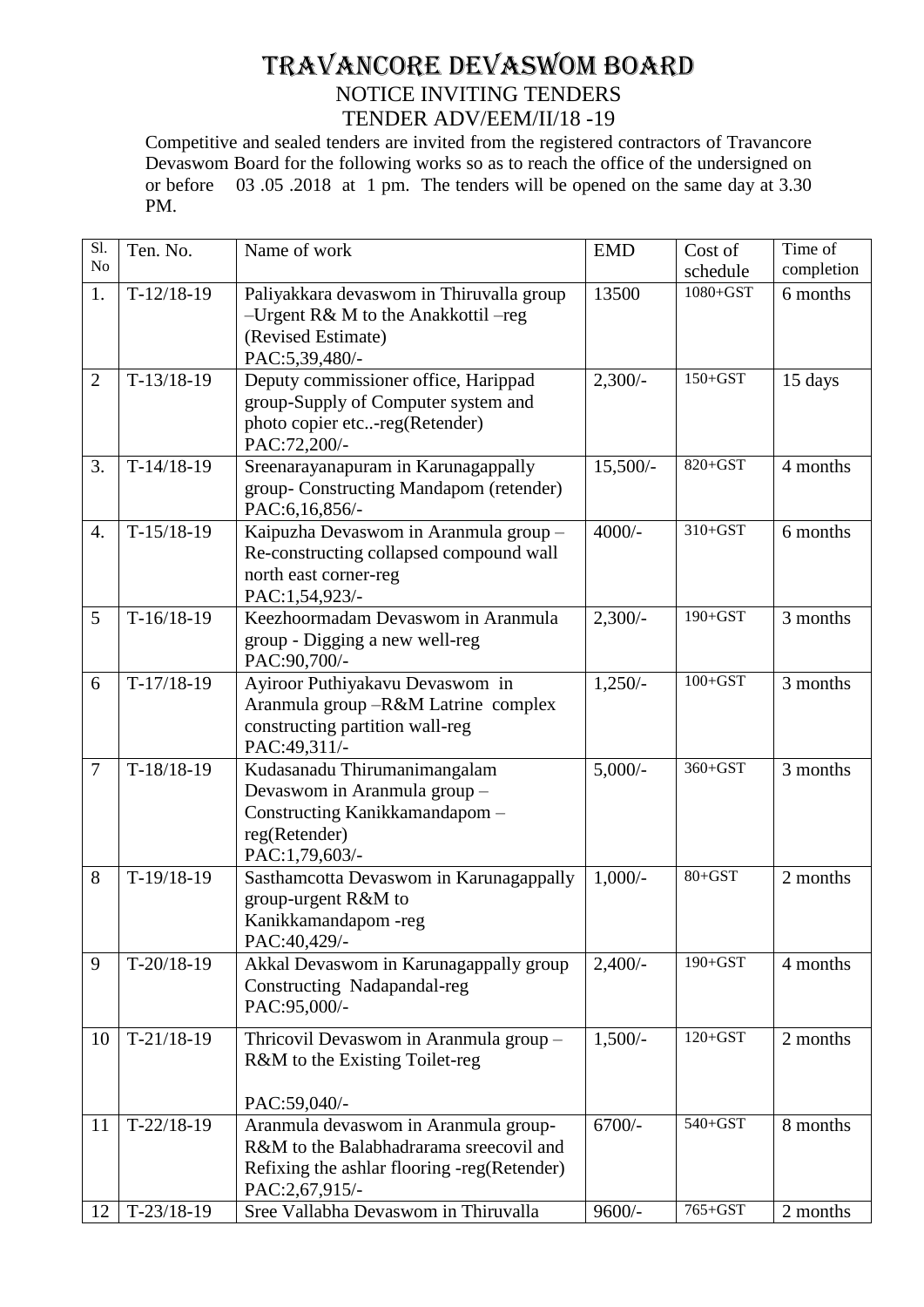|    |              | group - re wiring the Gopurams,<br>Nadapandals, office and Sadyalayam<br>PAC:382960/-                                                                                                                                           |             |              |          |
|----|--------------|---------------------------------------------------------------------------------------------------------------------------------------------------------------------------------------------------------------------------------|-------------|--------------|----------|
| 13 | $T-24/18-19$ | Kandiyoor Devaswom - Mavelikkara<br>group- Supply and installing High Mast<br>lighting system-reg<br>PAC:667044/-                                                                                                               | $16700/-$   | 1335+GST     | 2 months |
| 14 | $T-25/18-19$ | Kalarcode Devaswom in Ambalappuzha<br>group- Urgent repairs and maintenance to<br>the Devaswom office building and some<br>other works-reg<br>PAC:426054/-                                                                      | $10700/-$   | $855 + GST$  | 3 months |
| 15 | $T-26/18-19$ | DBHSS Thakazhy in Ambalappuzha group-<br>Converting 8 nos class room into smart<br>$classes - reg$<br>PAC:611969/-                                                                                                              | 15300/-     | $1225 + GST$ | 3 months |
| 16 | $T-27/18-19$ | DBHS cheriyanadu aranmula group-<br>Providing collapsible steel shutters to the<br>doors of smart class room - reg<br>PAC:411362/-                                                                                              | 10300/-     | 825+GST      | 2 months |
| 17 | $T-28/18-19$ | Omalloor Rekthakandaswamy temple -<br>Aranmula group - Rewiring of<br>Chuttambalam, Thidappally, Alankara<br>Gopuram and maintenance of Electrical<br>fittings at Sadyalayam, Mandapam, Stage<br>and Auditorium<br>PAC:573828/- | 14400/-     | $1150 + GST$ | 3 months |
| 18 | $T-29/18-19$ | Mullackal Devaswom in Ambalappuzha<br>Group - Reconstructing the Hanuman covil<br>casuality occurred due to fallen down<br>banyan tree-reg<br>PAC :4,45,698/-                                                                   | $11150/-$   | 895+GST      | 6 months |
| 19 | $T-30/18-19$ | Kandiyoor Devaswom in Mavelikkara<br>group-Constructing Nadapandal in front of<br>Nagathara<br>PAC:8,00,000/-                                                                                                                   | $20,000/$ - | $1600 + GST$ | 8 months |
| 20 | $T-31/18-19$ | Chenganda Devaswom in Ambalappuzha<br>group-Constructing a temple roof to the<br>existing Nadapandal and providing<br>interlocking facilities<br>PAC:2,27,300/-                                                                 | 5700/-      | $455 + GST$  | 2 months |

| Date of tender- 03.05 .2018                                      | Sale of tender documents at 10 AM to 1 Pm<br>on 03.05.2018 |
|------------------------------------------------------------------|------------------------------------------------------------|
| Last date and time of receipt of tender up 3 Pm on<br>03.05.2018 | Opening of tender at $3.30$ pm on $03.05.2018$             |

Category of contractor PAC up to twenty five lakhs 'D' Class & above PAC above twenty five lakhs & up to 1 crore "C" Class & above PAC above fifty lakhs & up to 250 lakhs "B" class & above PAC above 250 lakhs "A" Class For electrical works up to 5 lakhs "C" class For electrical works PAC up to twenty five lakhs "B" class & above For electrical works PAC above twenty five lakhs "A" Class